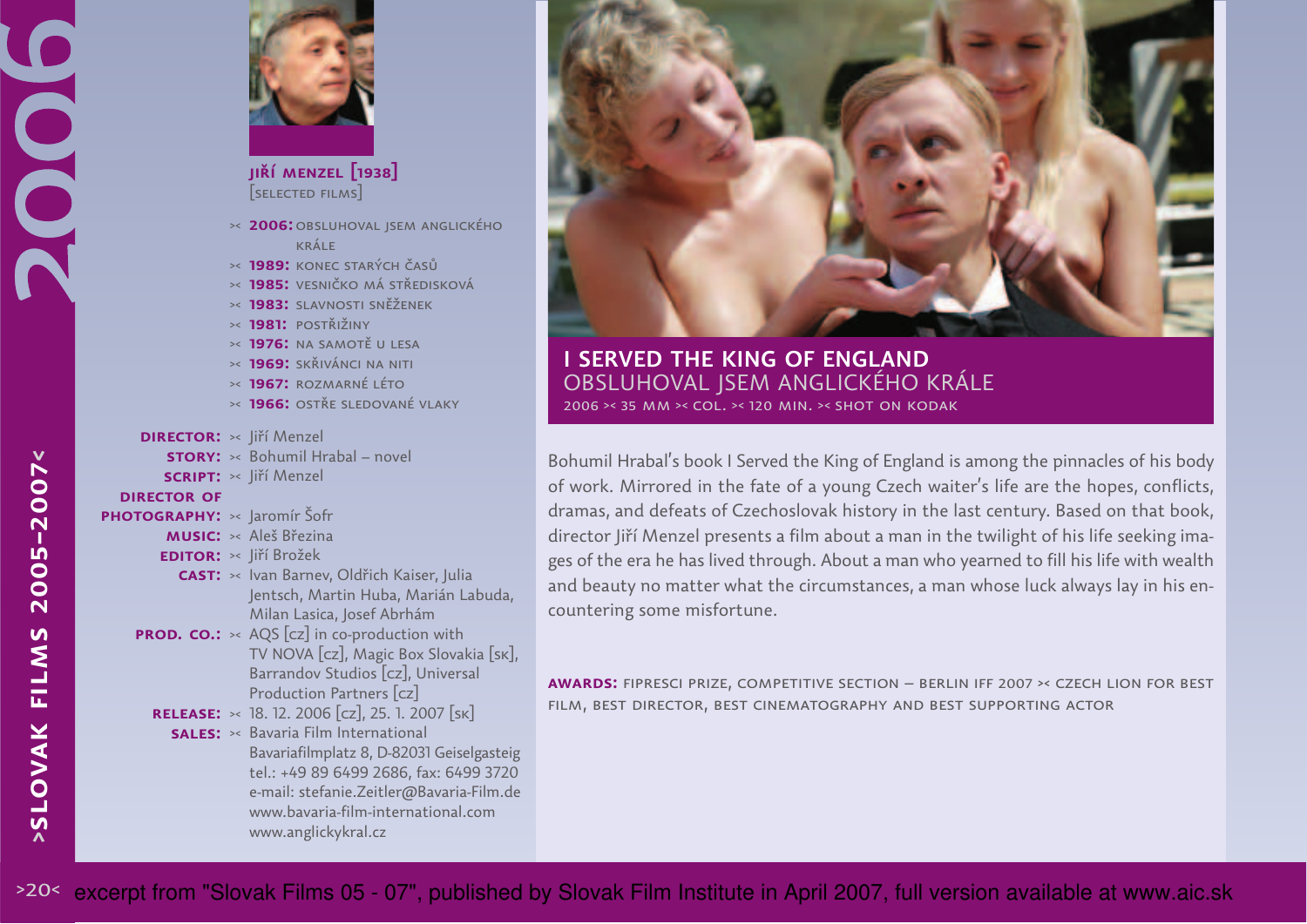

**OTHER WORLDS** INÉ SVETY2006 >< 35 mm >< col. >< 78 min. >< documentary

Šariš in eastern Slovakia is a very specific border region between Eastern and Western Europe. It is situated between rational individualism of the West and expressive emotionality of the East. The territory at the foothills of the Eastern Carpathian Mountainshas its historical roots in a diverse combination of minorities and religious creeds, which made it grow into a "little Babylon". Europe is transforming and so do the lives of its people. This documentary follows the progress of globalization and its effects on individual lives of the people of Šariš. The film introduces six different characters representing their respective communities. They include Šarišans, Ruthenians, Jews, Gypsies, as well as young people of different identities. The film explores the last days of traditional diversity in local communities, and seeks the beauty of the original, authentic, and interesting individual. People from the Šariš region are often called the "crazy Easterners". OTHER WORLDS visits six of them at one of the ends of the world, at anend of the globalized world. They are products "made in Šariš".

**awards:** audience award and special mention – best documentary film – karlovy vary iff 2006 ›‹ talent taube – dok-leipzig 2006 ›‹ grand prix – ekofilm český krum-LOV 2006 > EURO MEDIA AWARD, VIENNA 2006 > PRIZE OF THE FILM CULTURE CLUB - LLF lagów 2006 ›‹ prize of the director of the festival – etnofilm čadca 2006



**marko škop [1974]**

>< **2006:**iné svety

| <b>DIRECTOR:</b> >< Marko Škop |                                                               |
|--------------------------------|---------------------------------------------------------------|
|                                | <b>SCRIPT:</b> >< Marko Škop                                  |
| <b>DIRECTOR OF</b>             |                                                               |
| PHOTOGRAPHY: » Ján Meliš       |                                                               |
|                                | <b>EDITOR:</b> >< František Krähenbiel                        |
|                                | CAST: >< Ján Lazorík, Fedor Vico, Katarína                    |
|                                | Hrehorčáková, Ignác Červeňák,                                 |
|                                | Stano Čorej, Tóno Triščík                                     |
|                                | <b>PROD. CO.:</b> $\times$ Artileria [sk], Studio Mirage [cz] |
|                                | <b>RELEASE:</b> $\times$ 15. 2. 2006 [SK], 7. 9. 2006 [cz]    |
|                                | <b>SALES:</b> >< Taskovski Films Ltd.                         |
|                                | 4B Wentworth Street                                           |
|                                | UK-E1 7TF London                                              |
|                                | tel.: +44 795 710 56 72,                                      |
|                                | +420 731 1640 79                                              |
|                                | e-mail: irena@taskovskifilms.com                              |
|                                | www.taskovskifilms.com                                        |
|                                |                                                               |